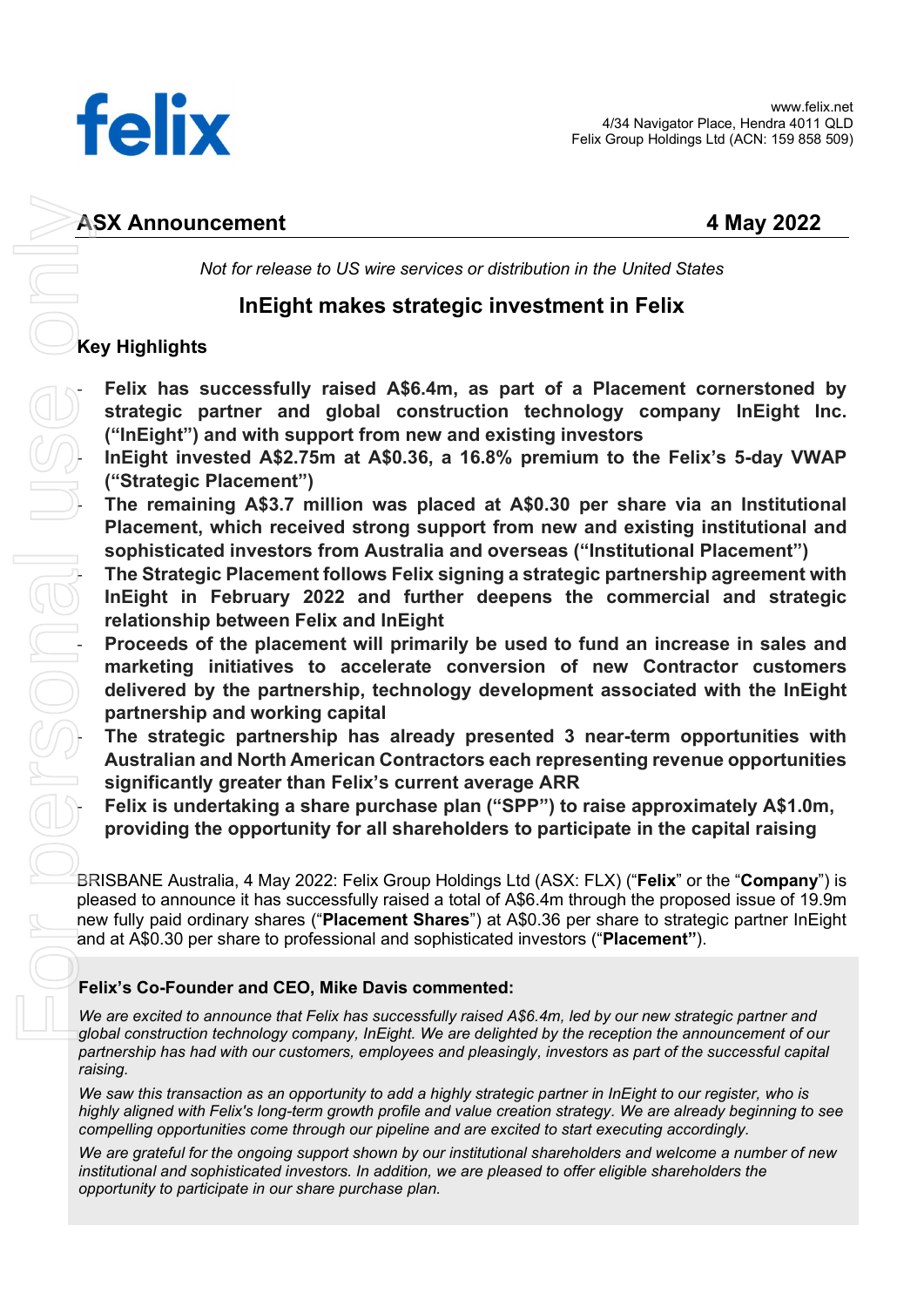## Strategic partnership overview

In February 2022, Felix signed its first strategic sales and collaboration agreement with InEight, a global leader in construction project management software (see ASX announcement, InEight International Strategic Agreement, 8 February 2022) ("Strategic Agreement"). InEight is a wholly owned subsidiary of Kiewit Corporation ("Kiewit"), one of the largest and well credentialed construction and engineering organisations in North America. In 2021, Kiewit generated US\$12.5 billion revenue and was ranked  $\#245$  in Forbes' 2021 Fortune 500 list<sup>1</sup>.

The Strategic Agreement significantly enhances Felix's market access, providing immediate and ongoing opportunities to promote its highly complementary solution to InEight's customer base. InEight currently has over 850 enterprise customers across 60 countries with ~400,000 active users, with select blue-chip customers including Transurban, Sydney Water and Aecon, as examples. Felix and InEight are actively progressing a range of international sales opportunities in partnership, as well as pursuing a number of joint sales bids for some of Australia's largest Contractors.

The Strategic Agreement is Felix's first international partnership, demonstrating the global relevance of Felix's solution, and significantly enhances Felix's local and international profile. The Strategic Agreement complements Felix's direct sales activities in Australia and New Zealand while providing a de-risked and capital-light entry into international markets.

## Update on strategic partnership

Since signing, the Felix and InEight partnership has delivered three significant near-term Contractor opportunities currently in the final stages of Felix's advanced pipeline. These opportunities, which include a leading Tier 1 Contractor, a Government & Infrastructure Contractor and a cornerstone North American Contractor, present potential average ARR opportunities significantly greater than Felix's current average ARR of A\$68k.

A further 234 InEight customers have been initially identified as high priority targets in the APAC region, with InEight to shortly commence providing introductions to high priority targets. These new partnership customers are expected to significantly reduce Felix's sales cycle, accelerating and de-risking Felix's near-term goal of doubling FY21 Contractors.

## Details of the capital raising

The capital raising consists of a A\$6.4m Placement and SPP to eligible shareholders to raise approximately A\$1.0m to raise gross proceeds of approximately A\$7.4m (the Placement and SPP together, the "Equity Raising").

Felix expects to use the proceeds of the Equity Raising to fund:

- Sales and marketing initiatives to accelerate conversion of significant new Contractor opportunities in new and existing jurisdictions in partnership with InEight
- Platform integration and feature development associated with the strategic partnership with InEight
- Working capital and transaction costs associated with the Capital Raising

The issue price of A\$0.36 per share under the Strategic Placement to InEight represents a 16.8% premium to the 5-day Volume Weighted Average Price ("VWAP") to 29 April 2022 of \$0.308, while the issue price of A\$0.30 per share under the Institutional Placement represents a 2.7% discount to the 5 day VWAP to 29 April 2022 of \$0.308.

The SPP Shares will be issued at the lower of:

<sup>&</sup>lt;sup>1</sup> Forbes, https://www.forbes.com/companies/kiewit/?sh=3c3f28243bae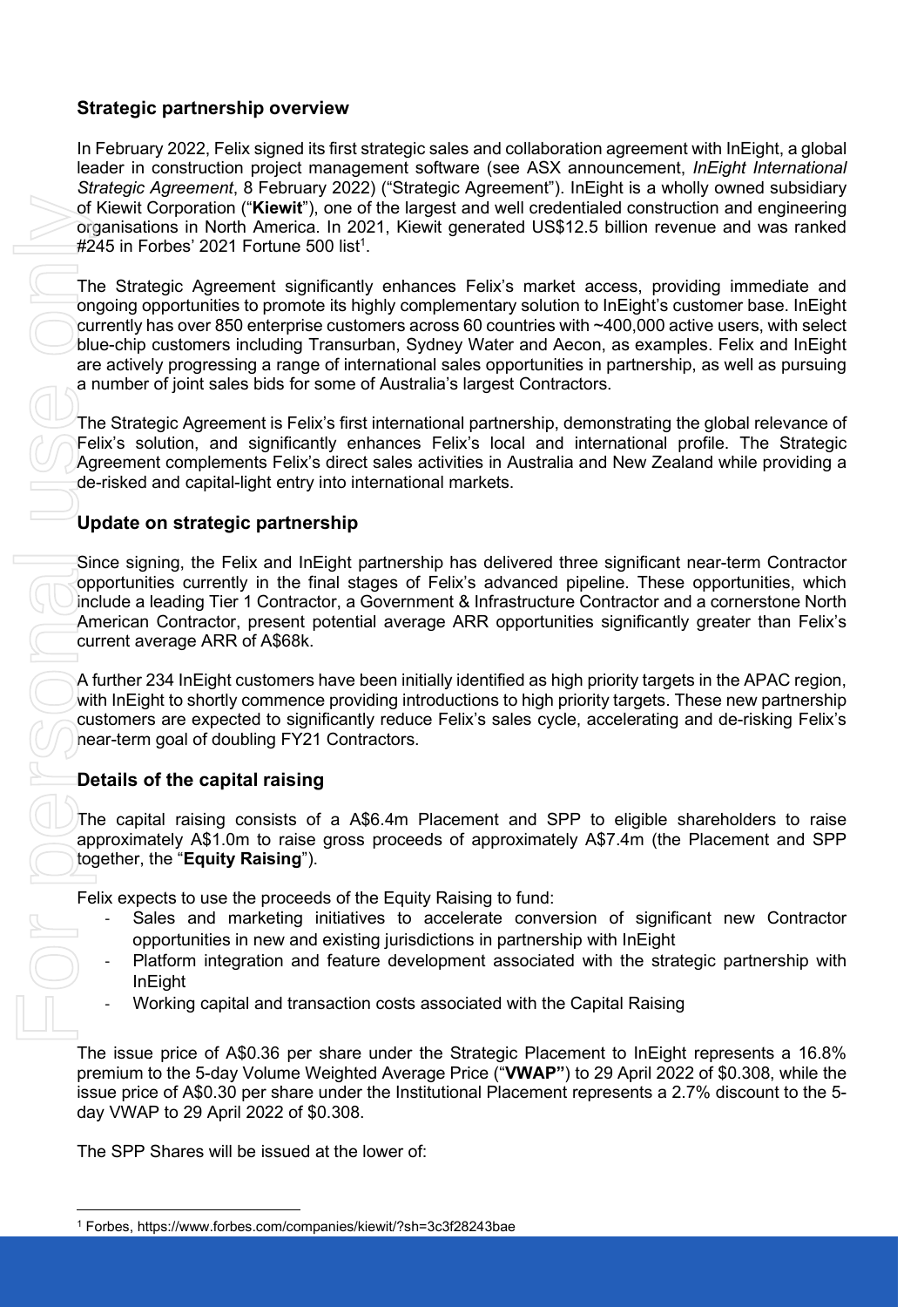- A\$0.30 per share, representing a 2.7% discount to the 5-day VWAP up to (but not including) 4 May 2022 of \$0.308; and
- a 2% discount to the VWAP of shares traded on the ASX during the five trading days up to (but not including), the date the SPP Shares are to be issued, rounded to the nearest cent.

All shares issued under the Equity Raising will rank equally with existing fully paid shares in Felix.

#### **Placement**

## Share Purchase Plan

#### The SPP offer is expected to open at 9:00am Tuesday, 10 May 2022 and will close at 5:00pm, Tuesday 24 May 2022.

- is not greater than 30% of the Shares already on issue in compliance with the requirements of ASX Listing Rule 7.2, exception 5; and
- will, given the alternative pricing, be at least 80% of the VWAP of Shares calculated over the last 5 days on which sales in Shares were recorded before the date of issue of the SPP Shares under the SPP or at least 80% of the VWAP of Shares calculated over the last 5 days on which sales in Shares were recorded before the date of this announcement, in compliance with the requirements of ASX Listing Rule 7.2, exception 5.

### Indicative Equity Raising Timetable\*

| Bell Potter Securities is acting as Lead Manager and Bookrunner for the Equity Raising and Thomsor<br>Geer as legal advisor.                                                                                                                                                                                                                                                                                                                                                                                                                                                                                                                      |                             |
|---------------------------------------------------------------------------------------------------------------------------------------------------------------------------------------------------------------------------------------------------------------------------------------------------------------------------------------------------------------------------------------------------------------------------------------------------------------------------------------------------------------------------------------------------------------------------------------------------------------------------------------------------|-----------------------------|
| <b>Placement</b>                                                                                                                                                                                                                                                                                                                                                                                                                                                                                                                                                                                                                                  |                             |
| The placement to institutional, professional and sophisticated investors closed on 3 May 2022, raising<br>gross proceeds of approximately A\$6.4m (before transaction-related costs), with 19.9m new ordinary<br>shares ("Placement Shares") to be issued. The Placement includes a A\$2.75m investment from InEight<br>equivalent to approximately 5.0% of Felix's issued capital following the Placement.                                                                                                                                                                                                                                       |                             |
| The allotment of the Placement Shares will be issued within Felix's 15% placement capacity under ASX<br>Listing Rule 7.1. The Placement was not underwritten.                                                                                                                                                                                                                                                                                                                                                                                                                                                                                     |                             |
| <b>Share Purchase Plan</b>                                                                                                                                                                                                                                                                                                                                                                                                                                                                                                                                                                                                                        |                             |
| In addition to the Placement, the Company is pleased to offer a SPP to raise approximately A\$1.0m.<br>The SPP will be offered to holders of fully paid ordinary shares in Felix as at 7:00pm (Sydney time) on<br>the record date of 7:00pm (Sydney time) on 3 May 2022 who have a registered address in Australia or<br>New Zealand ("Eligible Shareholders"). The SPP recognises the ongoing support of Felix's retain<br>shareholders and has been sized taking into consideration the makeup of Felix's share register. Felix<br>reserves the right to increase the size of the SPP or to scale back applications in its absolute discretion. |                             |
| Eligible shareholders will have the opportunity to subscribe for up to \$30,000 of ordinary shares in Felix<br>(" <b>SPP Shares</b> ") free of any brokerage, commission and transaction costs. Terms and conditions of the<br>SPP are set out in the SPP offer booklet to be sent to Eligible Shareholders in relation to the SPP ("SPP<br>Offer Booklet"). The Offer Booklet will contain instructions on how to participate in the SPP. The SPP<br>is not underwritten.                                                                                                                                                                        |                             |
| The SPP offer is expected to open at 9:00am Tuesday, 10 May 2022 and will close at 5:00pm,<br>Tuesday 24 May 2022.                                                                                                                                                                                                                                                                                                                                                                                                                                                                                                                                |                             |
| Felix confirms that the number of SPP Shares to be issued under the SPP:                                                                                                                                                                                                                                                                                                                                                                                                                                                                                                                                                                          |                             |
| is not greater than 30% of the Shares already on issue in compliance with the requirements of<br>ASX Listing Rule 7.2, exception 5; and                                                                                                                                                                                                                                                                                                                                                                                                                                                                                                           |                             |
| will, given the alternative pricing, be at least 80% of the VWAP of Shares calculated over the<br>last 5 days on which sales in Shares were recorded before the date of issue of the SPP Shares<br>under the SPP or at least 80% of the VWAP of Shares calculated over the last 5 days on which<br>sales in Shares were recorded before the date of this announcement, in compliance with the<br>requirements of ASX Listing Rule 7.2, exception 5.                                                                                                                                                                                               |                             |
| Further details regarding the terms and conditions of the SPP will be sent out in an SPP Offer Booklet<br>which is expected to be lodged with the ASX on Monday, 9 May 2022.                                                                                                                                                                                                                                                                                                                                                                                                                                                                      |                             |
| <b>Indicative Equity Raising Timetable*</b>                                                                                                                                                                                                                                                                                                                                                                                                                                                                                                                                                                                                       |                             |
| Share Purchase Plan Record Date                                                                                                                                                                                                                                                                                                                                                                                                                                                                                                                                                                                                                   | 7:00pm, Tuesday, 3 May 2022 |
| Announce Share Purchase Plan, results of Placement, lodgement of<br>Appendix 3B and resume trading on the ASX                                                                                                                                                                                                                                                                                                                                                                                                                                                                                                                                     | Wednesday, 4 May 2022       |
| Despatch of SPP Offer Booklet and release of SPP Offer Booklet on the ASX<br>platform                                                                                                                                                                                                                                                                                                                                                                                                                                                                                                                                                             | Monday, 9 May 2022          |
| <b>Share Purchase Plan Offer opens</b>                                                                                                                                                                                                                                                                                                                                                                                                                                                                                                                                                                                                            | Tuesday, 10 May 2022        |
| Issue Date of Placement Shares Issued under the Placement                                                                                                                                                                                                                                                                                                                                                                                                                                                                                                                                                                                         | Tuesday, 10 May 2022        |